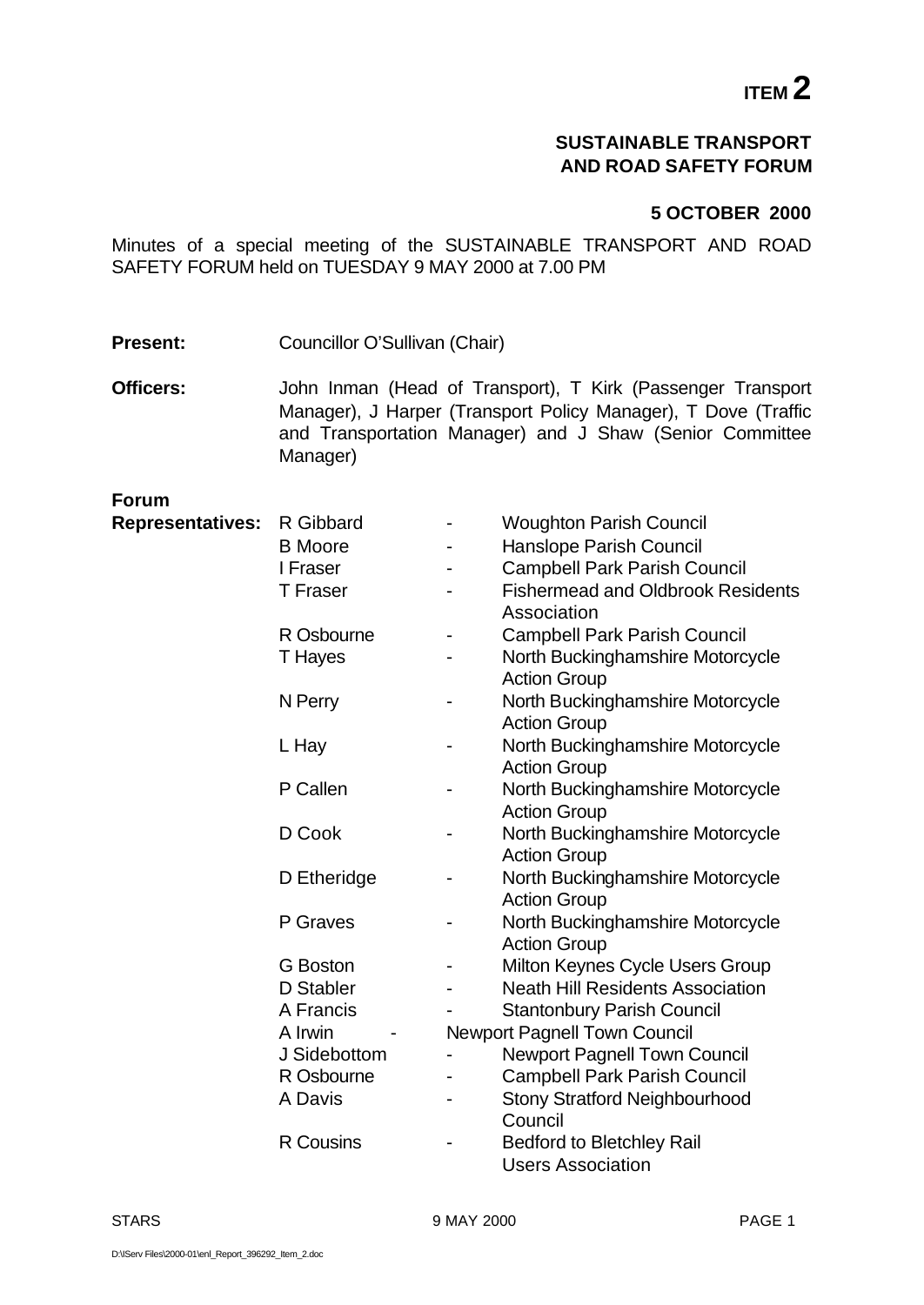|                   | E Cooper   | <b>Shenley Brook End and Tattenhoe</b><br><b>Parish Council</b> |
|-------------------|------------|-----------------------------------------------------------------|
|                   | T Mernagh  | <b>Woburn Sands Town Council</b>                                |
| <b>Apologies:</b> | P Hughes   | West Bletchley Neighbourhood<br>Council                         |
|                   | J Hughes   | West Bletchley Neighbourhood<br>Council                         |
|                   | Mr Hagan   | <b>Freight Transport Association</b>                            |
|                   | P Waterman | <b>Stony Stratford Neighbourhood</b><br>Council                 |

Emberton Parish Council

# **1.0 MINUTES**

The Forum agreed the Minutes of the meeting held on 23 March 2000 subject to the following amendments :

#### Attendance

The representative of the Milton Keynes Cycle Users Group was Mr Boston, not Mr Borton.

D Dodman was a representative of Mulsoe Parish Council not Hanslope Parish Council.

The representative of Stony Stratford Neighbourhood Council is Adrian Davis not Davies

#### Minute 3.0 – Ward Matters

This section should be titled 'Matters Raised by Participating Bodies' not 'Ward Matters'

Item c(ii) – Milton Keynes Cycle Users Group did not state that formal notices of closure were not published, the group were drawing attention to the lack of signed diversions on the day.

Item c(iii) and (iv) – The Milton Keynes Cycle Users Group were provided with written answers by Trevor Dove. They were of the view that these should have been Annexed to the Minutes.

Item c (v) and Minute 4.0 – The Milton Keynes Cycle Users Group were of the view that these two items should have been combined. Similarly, a written response was provided by the Council which was not Annexed to the Minutes.

### Minute 5.0 (b) – Tomorrow's Roads – Safer for Everyone

The Chairman of Haversham cum Little Linford Parish Council asked :

"It is very important that roads, and particularly small country roads, should carry appropriate traffic. Large HGVs on narrow country roads, with the roads through Haversham as an example, are simply not wide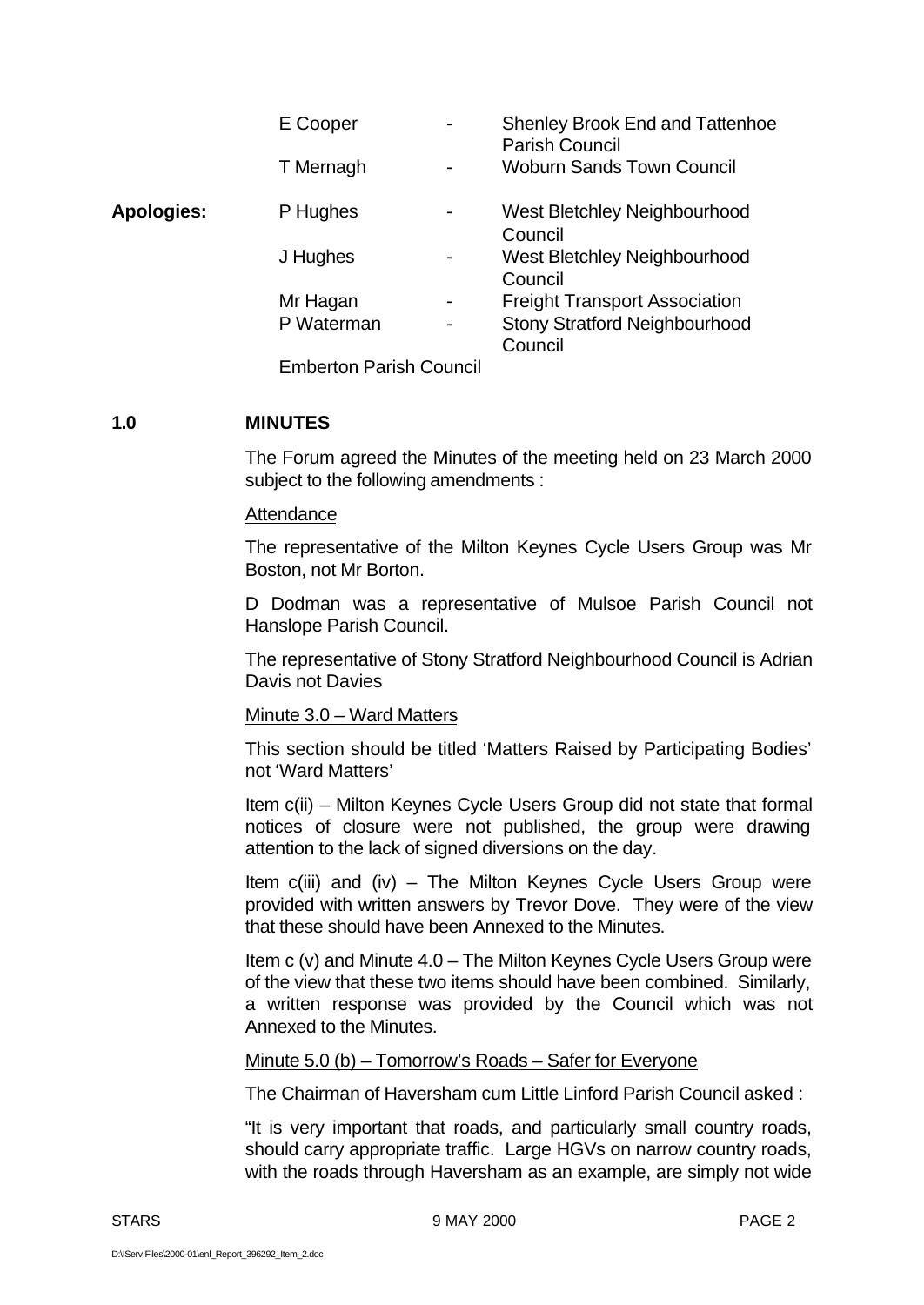enough and this is a serious safety issue. HGVs regularly (every day) have to use footpaths in order to pass one another. Will there be a review of HGV banning and routing as a safety issue?"

The answer given by the Chairman, following consultation with others was "We will consider the issue for inclusion in the local plan and will contact Haversham Parish Council."

### **2.0 LOCAL TRANSPORT PLAN**

The Forum received a presentation on the Local Transport Plan from John Harper. A copy of the presentation is attached as **Annex A** to these Minutes (PREVIOUSLY CIRCULATED).

Representatives of the Forum raised the following issues :

#### Mr Boston – MK Cycle Users Group

On Page 24 of the document, the figures relating to pedestrian and cycle access have been repeated mistakenly.

On Page 25 of the document, the addition is incorrect on the section relating to Local safety Schemes.

#### I Fraser – Campbell Park Parish Council

There is concern about the spending on the cycle network and the older centres compared to that spent on residential grid squares. The parking charges in the city centre are pushing parking out into the residential areas. Park and Ride Schemes are of little use to residents in areas such as Campbell Park.

The Chair stated that these comments would be taken on board.

#### A Francis – Stantonbury Parish Council / New Bradwell Parish Council

Park and Ride is the largest single expenditure in the plan (£6 million) but this is of little benefit to city residents. The funds would be better spent on regular bus services rather than Park and Ride. In fact, the consultants report on Park and Ride in Milton Keynes advocates fewer Park and Ride sites.

The Chair replied that there were some concerns about the consultants conclusions. Tony Kirk added that Park and Ride was just one of the solutions to the problem of parking and congestion in Central Milton Keynes. The consultants report was commissioned to see if Park and Ride is viable and it seems that this is the case.

The Chair added that there was a need to reduce car dependency and manage down demand for car parking in the city centre. Part of this is charging for parking together with other measures, of which Park and Ride is one. The modal shift can only be delivered by using both of these.

Mr Boston – MK Cycle Users Group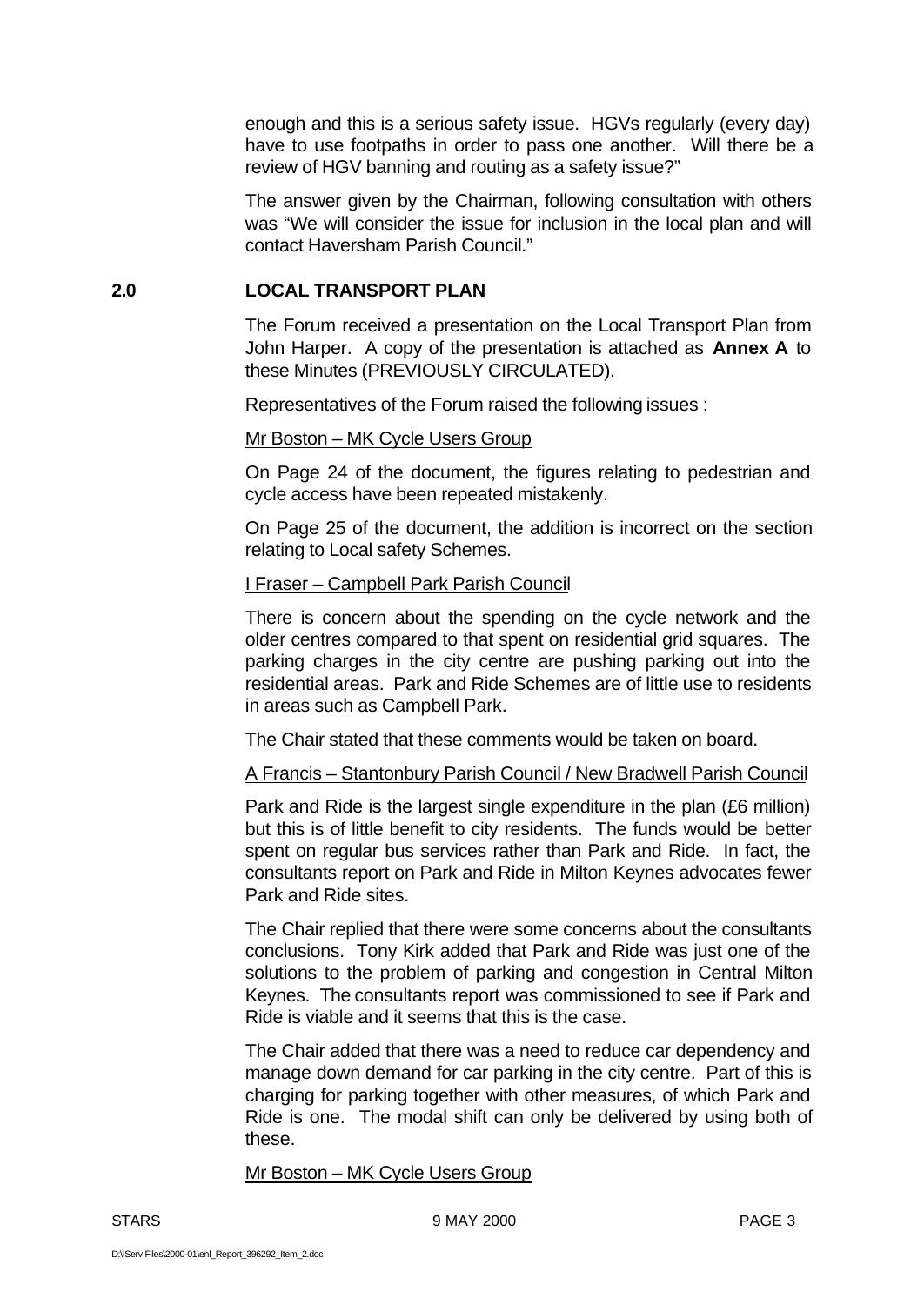What is the split between cars coming into the city centre from outside Milton Keynes and inside Milton Keynes?

John Harper replied that following a journey to work census, it was estimated that around 33 per cent were from outside Milton Keynes.

# Adrian Davis – Stony Stratford Neighbourhood Council

The bus services in the evening start 45 minutes after the end of the daytime service and this is too long. Short distances in buses are also far too expensive.

The Chair replied that the issue of the evening service has been raised with MK Metro but the cost of short journeys is for them to address.

#### David Stabler – Neath Hill Residents Association

A list of questions were submitted to the Chair and to officers. A copy of the questions and the replies to them are attached as **Annex B** to these Minutes. (PREVIOUSLY CIRCULATED)

Specifically, the issue of how many of the estimated 8250 people who travel to work in Milton Keynes from outside the Borough would use Park and Ride was raised.

Tony Kirk stated that around 10% of the 800-900 people travelling by car from outside the city are likely to be attracted to the Park and Ride.

#### Neil Perry – North Bucks Motorcycle Action Group

When will funds for motorcycle parking be made available? There also needs to be a separation between cycles and motorcycles. Also, will MK residents be able to hail the Park and Ride buses as they pass or will there be a number of stops on the journey?

Trevor Dove replied that funds would be available this financial year when the Council reviews cycle parking in CMK. Tony Kirk stated that there would be some express stops for the Park and Ride buses.

#### Tom Fraser - Fishermead and Oldbrook Residents Association

The issue of air quality management is a difficult one for the Council as much of the pollution in Milton Keynes is generated from the M1 Motorway. Speed bumps also contribute to pollution. Also, if Campbell Park is developed to the high density option, there will be 4 car parks but with the low density option there will be none.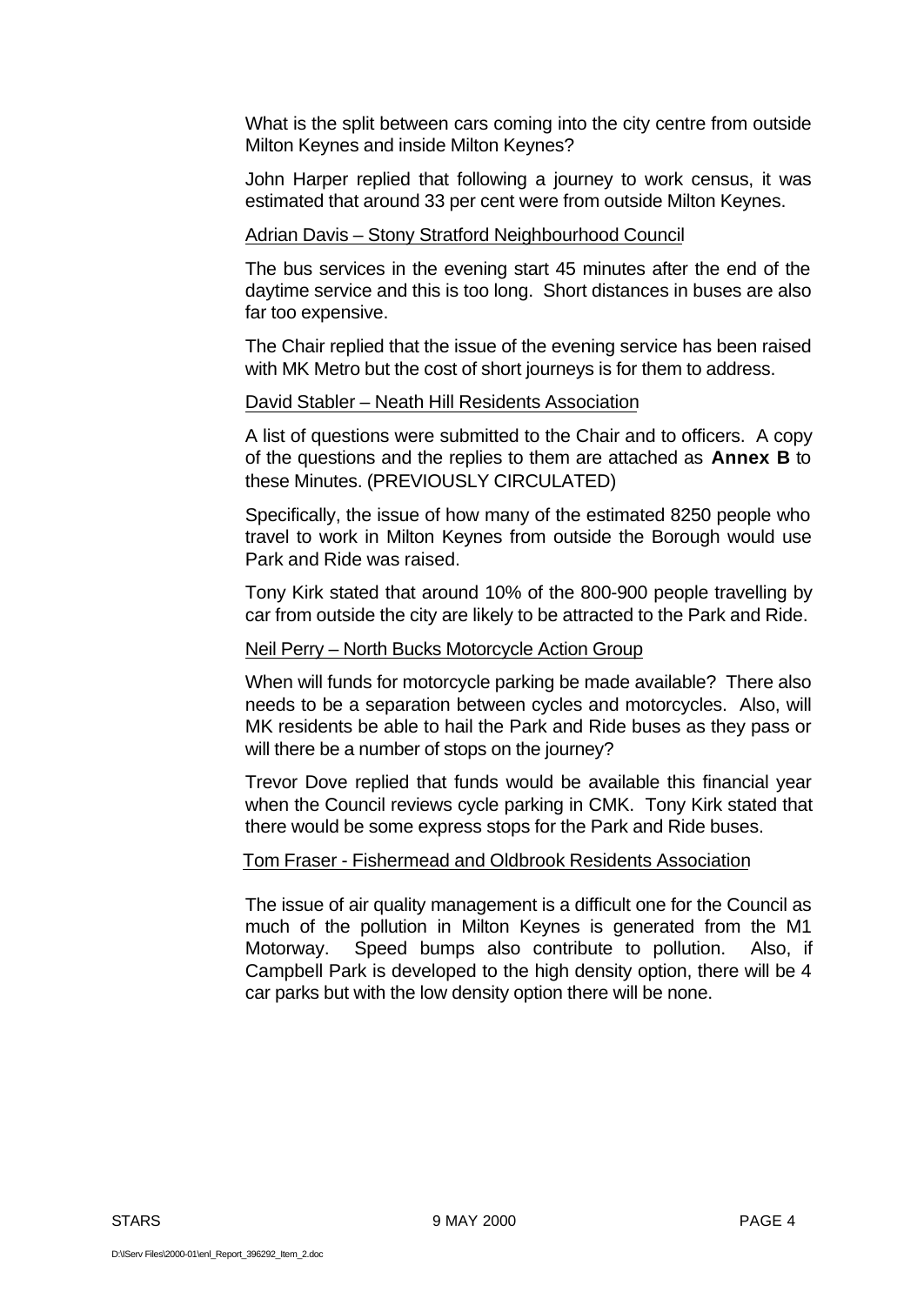The Chair stated that he was unaware that speed bumps caused pollution. John Harper stated that the Environmental Health Department were developing an air pollution strategy and it was correct that the M1 Motorway was a major cause of pollution in Milton Keynes. Unfortunately, MK Council would still be responsible for antiair pollution measures.

# I Fraser – Campbell Park Parish Council

The CMK Transport Group is unrepresentative, self-appointed and doesn't report widely enough – not even to the CMK Partnership Executive.

The Chair stated that discussion was needed to resolve these issues.

# Mr Boston – MK Cycle Users Group

More emphasis should be placed on measures other than Park and ride, as this offers very little for those both from outside MK and within the Borough.

# T Mernagh – Woburn Sands Town Council

If employers in the city centre are concerned about losing employees because of car parking, they could run a bus/shuttle service for their employees themselves.

# Eric Cooper – Shenley Brook End Parish Council

The Local Transport Plan needs to outline details of the bus, train and road network and how it all integrates. Also, maps/plans are needed in the final document. Further, the Quality Bus Initiative needs to run East-West as well as North-South and we need to make better use of the existing network.

The Chair stated that the document included in this agenda was merely a summary. The full document, when complete would be much more detailed. Tony Kirk stated that the Local Transport Plan was a bid for capital spend. Fares and frequency of service are revenue spends which local authorities have difficulty in supporting because of the restrictions within the 1985 Transport Act. The Local Transport Plan is a bidding process and the funds received could be allocated away from Park and Ride if other measures were proving more successful.

### R Osbourne – Campbell Park Parish Council

The Local Transport Plan should list relevant policies such as the Development Plan relating to the expansion of Milton Keynes.

John Harper replied that it was an editorial decision not to include such policies in the draft document. They would, however be included in the final version.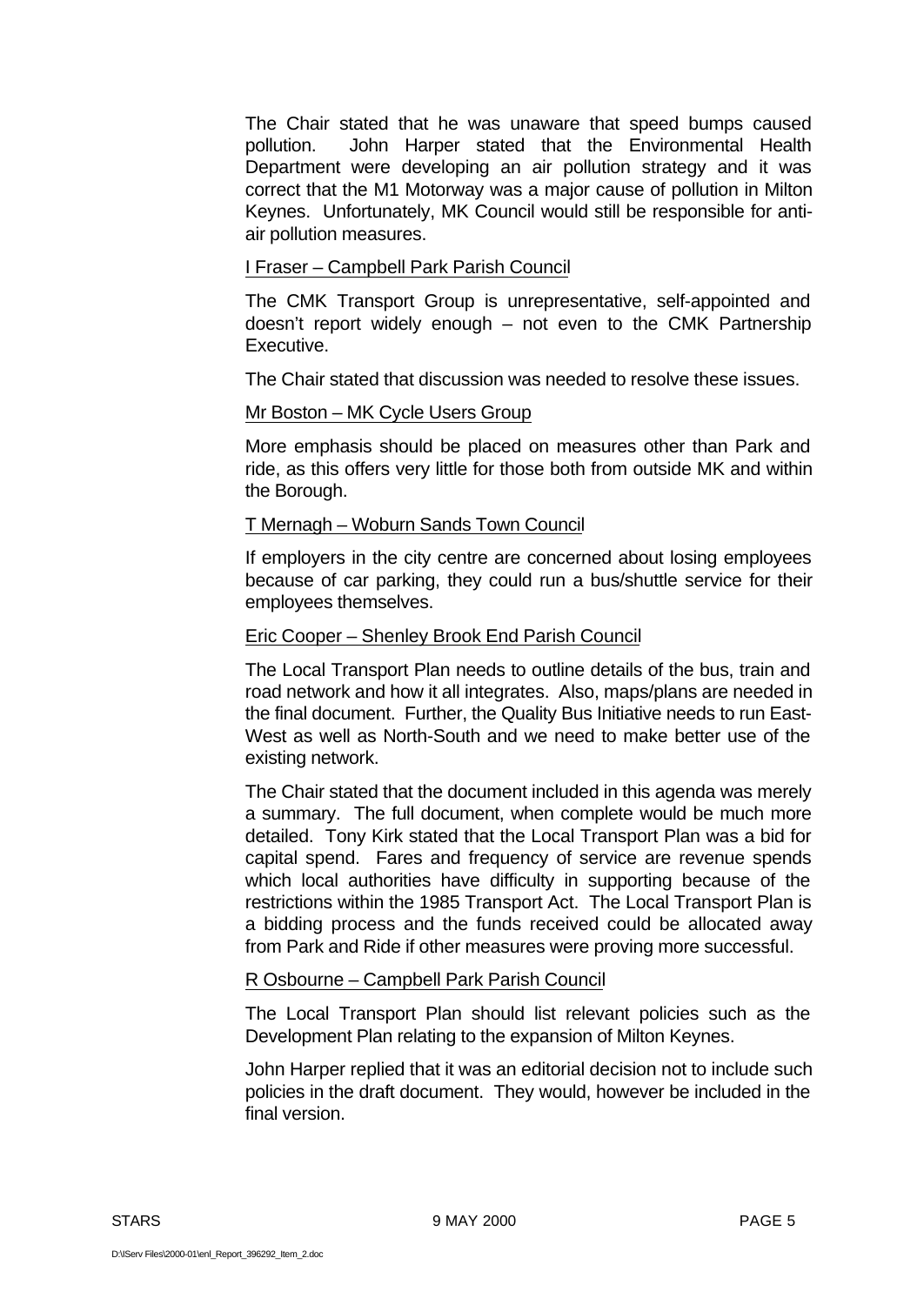The Chair stated that the Development Plan related to a limited expansion of Milton Keynes. The Draft Regional Planning Guidance relating to the greater expansion of the south east remained unresolved. The Government Office of the South East had assured the Council that the Local Transport Plan could be amended over the 5 year period in accordance with a potential rapid rate of growth in the Borough.

### A Francis – Stantonbury Parish Council / New Bradwell Parish Council

The frequency of evening bus services needs to be addressed as does the bus/rail interchange. There is also no reference in the Plan to Bletchley and Wolverton stations. Also, which body under the Council's new structures will be looking at the Local Transport Plan?

The Chair replied that the frequency of services is in the hands of the operators but the bus/rail interchange needs addressing with a view to improving this. The issue of the Council's political management structures is unresolved at present and there is a possibility that the current Committee structure would remain. As such, the Transport Committee, if appointed would look at the Plan.

# B Moore – Hanslope Parish Council

There is no mention of rural transport in the Plan. There is a far superior service in the city than the rural areas and this needs to be addressed.

The Chair stated that the Council would raise this issue again with MK Metro. Tony Kirk informed the Forum that a Rural Transport Partnership Officer had now been appointed who would try and tackle such issues.

# David Stabler – Neath Hill Residents Association

The Sustainable Integrated Transport Strategy (SITS) has been produced with a view to affecting a modal shift from cars to public and other forms of transport. The Local Transport Plan will not deliver this. There are no real benefits to the Local Transport Plan process as it is only for capital expenditure. How much of the £2.0 million will be used to help deliver the objectives in SITS?

John Harper replied that around £1.2 million will be for bridges and road maintenance, as indicated by central government. Hence if the bid secures around £2 million, around £800,000 will be used to support the objectives of SITS. The Government can, however, direct local authorities to spend the funds in specific areas or specific ways.